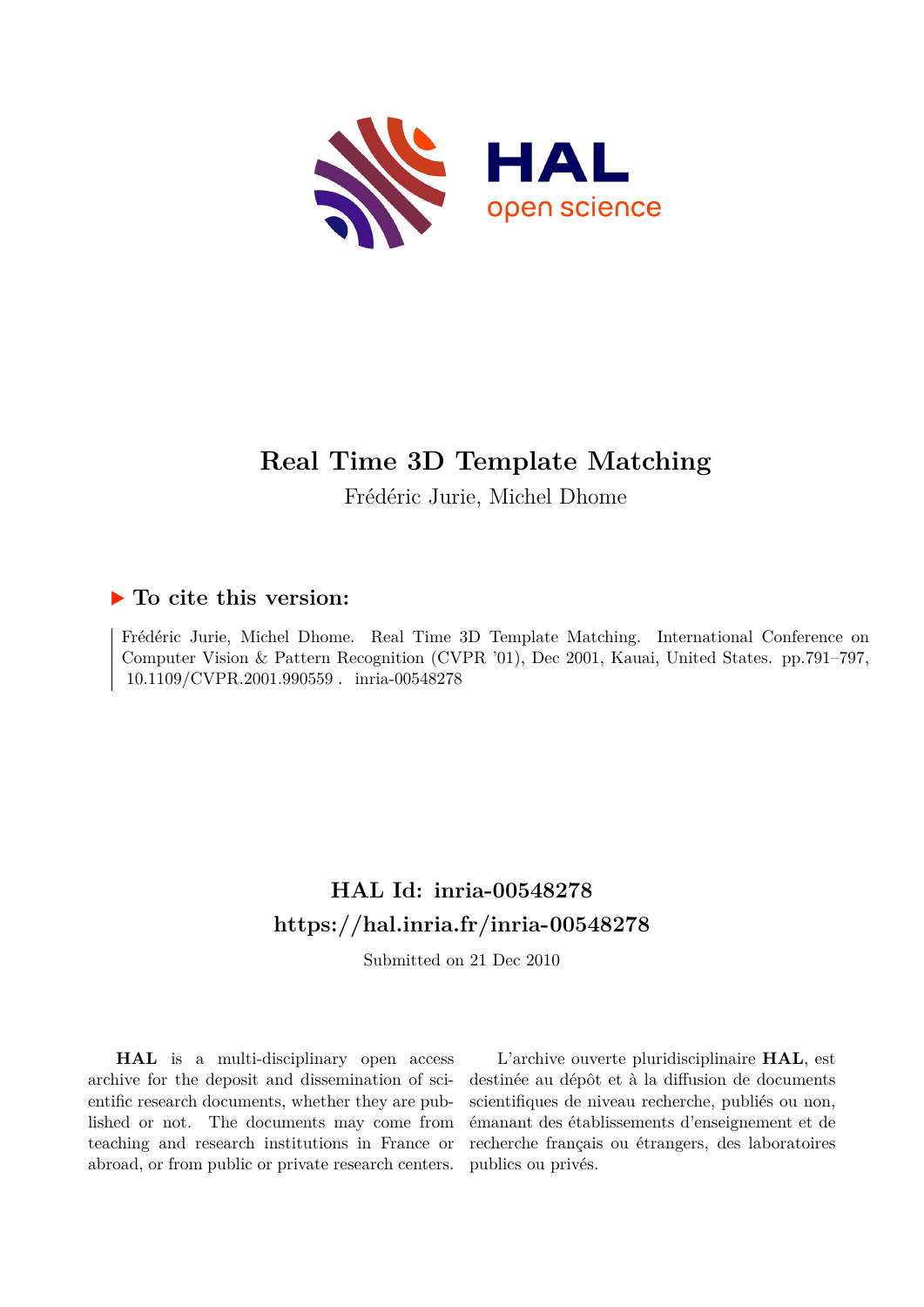## **Real time 3D template matching**

Frédéric Jurie and Michel Dhome LASMEA - CNRS UMR 6602 - Université Blaise Pascal - 63177 Aubière cedex - France

#### **Abstract**

*One of the most popular methods to extract useful informations from an image sequence is the template matching approach. In this well known method the tracking of a certain feature or target over time is based on the comparison of the content of each image with a sample template. In this article, we propose a 3D template matching algorithm that is able to track target corresponding to the projection of 3D surfaces. With only a few hundred of subtractions and multiplications per frame, our algorithm provides, in real time, an estimation of the 3D surface pose. The keyidea is to compute the difference between the current image content and the visual aspect of the target under the predicted spatial attitude. This difference image is converted into corrections on the 3D location parameters.*

## **1 Introduction**

Three-dimensional object tracking is a major task for numerous computer vision applications. Two major categories of approaches are generally distinguished. *Feature-based* approaches uses local features like points, line segments, edges, or regions. With these techniques it is possible to localize the object in the current image and to predict the feature positions in subsequent ones, according to a motion model and an uncertainty model. Pose search techniques are naturally less sensitive to occlusions, as they are based on local correspondences. If several correspondences are missing the pose is still computable.

On the other hand, *global* or *template-based* approaches take the template as a whole. The strength of these methods lies in their ability to treat complex templates or patterns that cannot be modeled by local features. They are very robust and have been extensively used. They have also been called *sum-of-square-difference (SSD)* as they consist in minimizing the difference between a reference template and a region of the image. A  $L_2$ norm is generally used to measure the error. Historically brute force search was used. But this strategy is impractical in the case of transformations more complex than 2D translations, which involve higher dimensional parameter spaces. More recent methods treat the problem as a non linear optimization problem, us-



Figure 1: Principle of the difference image based approach.

ing Newton type or Levenberg-Marquardt based algorithms.

Darell *et al.* [4], Brunelli *et al.* [2] propose to maximize a correlation criterion between a vector characterizing the reference pattern and the image content. The processing times - significant in this case - can be reduced by working in sub-spaces of the initial image representation. The main limitation of these approaches is their lack of resistance with regard to occlusions. Black and Jepson [1] have overcome this limitation by reconstructing the occluded parts. They replace the quadratic norm generally used to construct the approximation of the image in the eigenspace by a robust error norm. This reconstruction involves the minimization of a nonlinear function, performed using a simple gradient descent scheme. They used the same scheme to find the parametric transformation aligning the pattern on the image.

More recently, a new efficient framework have been proposed: the tracking problem is posed as the problem of finding the best (in least squares sense) set of parameter values describing the motion and deformation of the target through the sequence. In this case, parameter variations are written as a linear function of a difference image (the difference between the reference image and the current image). It is illustrated on Figure 1. This approach is very efficient as motion can be easily deduced from difference image. Cootes, Edwards and Taylor [3] use it to dynamically estimate the parameters of a face appearance model (2D model). Hager and Belhumeur [7] include it in a general framework for object tracking, under planar affine motions. Only a few works use this approach with projective transformations [6, 9, 8], because projective transformations are highly non-linear and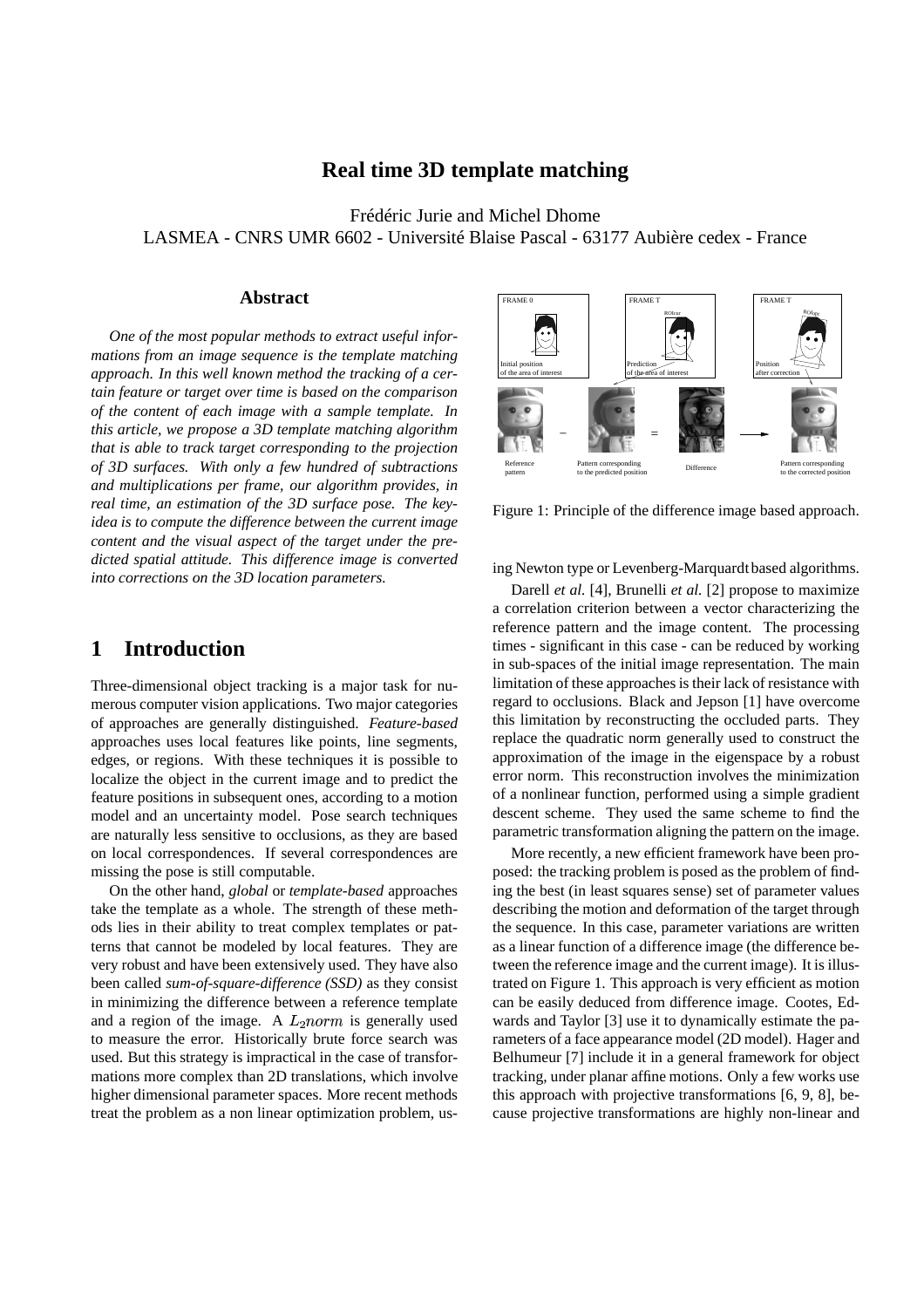because of the size of the parameter space.

This article proposes an efficient solution to the problem of SSD tracking of 3D surfaces.

This article is made of four sections. In the first one, the problem of tracking 3D objects is posed and a mathematical formulation is given. In the second one, specific problems related to 3D geometry are addressed. In the next section, some experimental results are given. At last, the proposed approach is discussed and compared to previous approaches.

## **2 3D template matching**

#### **2.1 3D view point dependency**

The presented approach belongs to the lastly presented class of tracking methods. We want to focus this article on the major problem occurring during the tracking of 3D objects observed under perspective projection: the view point dependency. Other subjects like sensitivity to illumination have been widely treated and will not be discussed here.

The principle of the proposed technique is based on two steps. First, during an off-line stage, an *interaction matrix* is estimated. This matrix correspond to the first order approximation of the relationship linking difference image and position variation. Such a linearization have been proposed by sevral authors; the form of this matrix can vary from an author to another. Although this matrix is learned in the neighborhood of one target reference position, many authors [7, 6, 9, 8] show how it is possible to extend efficiently its validity. Second, during the tracking stage, the difference between the current image and the predicted one is computed and multiplied by the interaction matrix to obtain the correction to be applied to the target position parameters in order to align it on the current image.

At our knowledge La Cascia *et al.* [9] are the only authors using this kind of technique to track directly in 3D, the motion of a tridimensional object. In their formulation, they assume that the difference image measured in one image during the tracking stage is the consequence of a relative 3D displacement of the target. The difference image induced by a variation of the 3D localization parameters is unfortunately strongly dependent on the view point.

This phenomena is illustrated Figure 2. The upper part shows an image of a 3D textured object as well as the projection of its model edges. Three particular points of the front face of this object are materialized by squares. The two images below show effects of the same relative perturbation (1 cm in translation and 5 degrees in rotation between the textured object and its CAD model) observed from two different points of view. We can note that the perspective projection of the three materialized points do not correspond to the same textured patterns. Consequently, it is not



Figure 2: Difference image dependents on the view point.

possible to directly use the difference image to track the 3D motion of an object.

The proposed approach is based on the following steps. The interaction matrix used to compensate for local perturbations of the 3D object location around a reference position is learned off-line during a learning stage. During the tracking stage, the difference image (difference between the reference pattern and the displaced one) is computed by sampling the current image at the points corresponding to perspective projection of the displaced target surface. Assuming the current different image have been met during the learning stage, the interaction matrix is only used to compute – in the neighborhood of the reference position– the 3D points of the surface where the textured signal has been sampled. Knowing a set of correspondences between 2D locations (where the current image has been sampled) and 3D points, it is possible to compute the current attitude of the target by using a pose estimation algorithm. This approach is valid even is the view point is far from the reference position.

### **2.2 Tracking from differences**

Let us first recall the principle of tracking from differences. Let<sup>1</sup>  $I(\mathbf{x}, t)$  the brightness value at the location  $\mathbf{x} = (x, y)$ in an image acquired at time t. Let  $\mathcal{R} = (\mathbf{x}_1, \mathbf{x}_2, \dots, \mathbf{x}_N)$ the set of N image locations which define a *target region*.  $I(R, t) = (I(\mathbf{x}_1, t), I(\mathbf{x}_2, t), \dots, I(\mathbf{x}_N, t))$  is a vector of the brightness values of the target region. We refer to

 $\overline{^{1}$ Bold fonts denote vectors and matrices.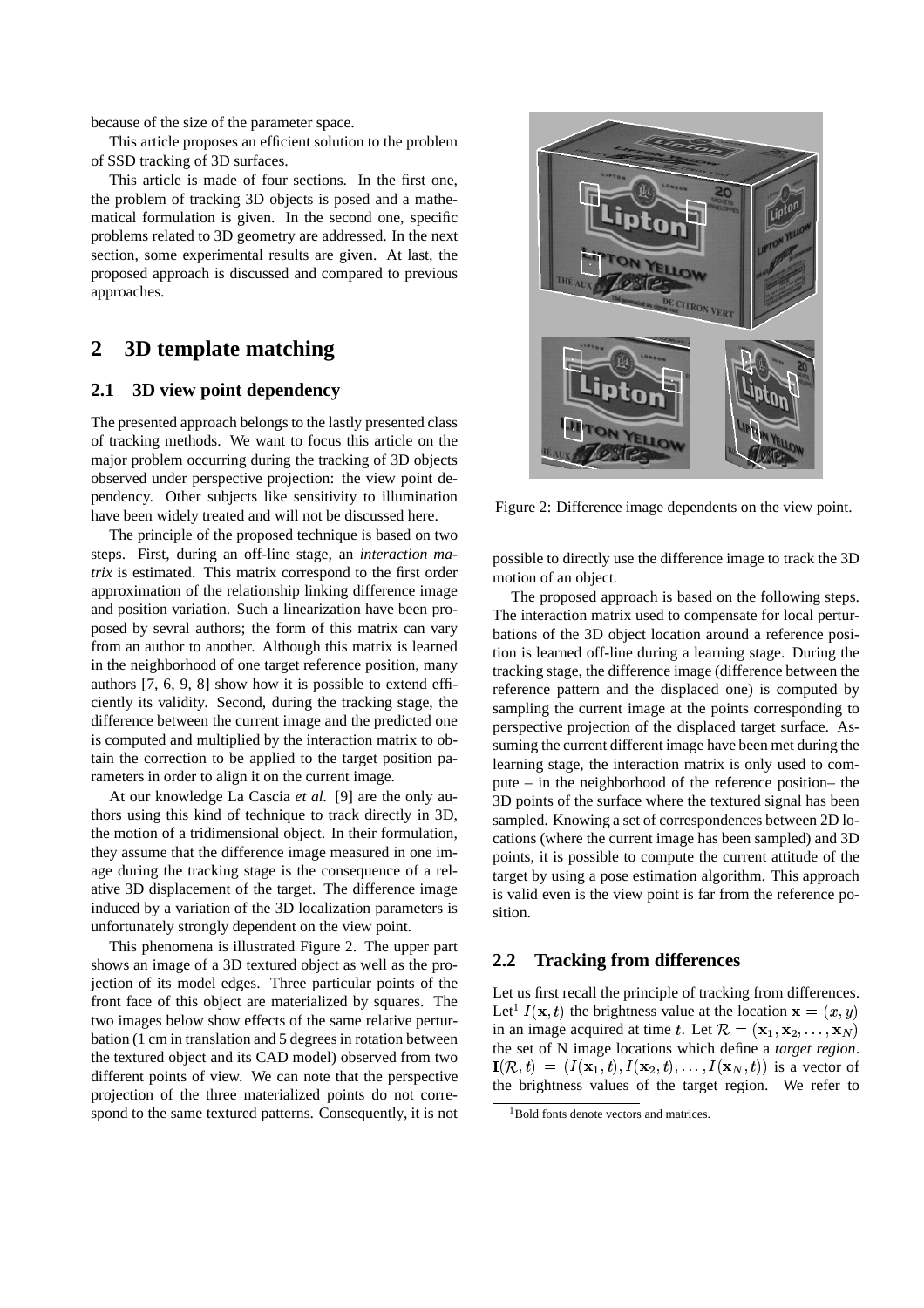$\mathbf{I}(\mathcal{R}, t_0)$  as the *reference template*. It is the template which is to be tracked;  $t_0$  is the initial time ( $t = 0$ ). These points are the projections of a set of 3D points  $R\mathcal{O}$  =  $(X_1, \ldots X_N)$  belonging to an object surface.

The relative motion between the object and the camera induces changes in the position of the template in the image. We assume that these transformations can be perfectly modeled by a parametric *motion model*. In [8] we have proposed a general motion model allowing any kind of planar transformations. In the present article, we will only focus our attention on 3D motion viewed under perspective projections.

Let  $X = (X, Y, Z)$  the coordinates of a point in the 3D object-centered coordinate system, and  $\mathbf{x} = (x, y)$  its projection in the image. The 3D rotation, translation and perspective projection can be written with the standard homogeneous transform formalism :

$$
\mathbf{x} = \mathbf{P} \mathbf{T}(t) \mathbf{R}_z(t) \mathbf{R}_y(t) \mathbf{R}_x(t) \mathbf{X}
$$

where T is the translational matrix,  $\mathbf{R}_{x}$ ,  $\mathbf{R}_{y}$ ,  $\mathbf{R}_{z}$  the three elementary rotations parametrized by the Euler angles, and P the perspective projection matrix depending on the focal length and the position of the principal point (intersection of the optical axis of the camera and the image plane). In that case, we assume  $x$  and  $x$  to be written with homogeneous coordinates. By writing  $\mathbf{M}(\mu(t))$  =  $\mathbf{PT}(t)\mathbf{R}_z(t)\mathbf{R}_u(t)\mathbf{R}_x(t)$  the previous equation becomes:

$$
\mathbf{x} = \mathbf{M}(\mu(t))\mathbf{X}
$$

where  $\mu(t) = (\mu_1(t), \dots, \mu_6(t))$  is the set of parameters included in  $M$ , depending on the relative position between the object and the camera. There are 6 parameters: 3 translational components and the 3 Euler angles. We assume  $N > 6$  and we also assume that  $M(\mu(t))$  is differentiable in  $\mu$ . We call  $\mu$  the motion parameter vector. At time  $t_0$ ,  $\alpha$ the object position is known and parametrized by  $\mu_0$ . The set of  $N$  image locations corresponding to the 3D points on the surface target are  $RO$  and their projections at time t are  $\mathbf{M}(\mu(t))\mathcal{R}\mathcal{O}$ . With these notations, "tracking the object at time t" means "compute"  $\mu(t)$  such that

$$
\mathbf{I}(\mathbf{M}(\mu(t))\mathcal{RO}, t) = \mathbf{I}(\mathbf{M}(\mu_0)\mathcal{RO}, t_0).
$$

We note  $\mu(t)$  the estimation of the ground truth value  $\mu^*(t)$ . The ground truth value, at time  $t_0$ , is supposed to be  $\mu_0$ . The motion parameter vector of the target surface  $\mu(t)$  can be estimated by minimizing the following function:

$$
O(\mu(t)) = || \mathbf{I}(\mathbf{M}(\mu(t))\mathcal{R}\mathcal{O}, t) - \mathbf{I}(\mathbf{M}(\mu_0)\mathcal{R}\mathcal{O}, t_0) || \qquad \qquad \text{at}
$$

This very general formulation of tracking have been used by several authors [1, 6, 7, 9]. Nevertheless, a very straightforward and efficient computation of the actualization of  $\mu(t)$  can be obtained by writing:

$$
\mu(t+\tau) = \mu(t) + \mathbf{A}(t+\tau)[\mathbf{I}(\mathbf{M}(\mu_0)\mathcal{R}\mathcal{O}, t_0) \n-\mathbf{I}(\mathbf{M}(\mu(t))\mathcal{R}\mathcal{O}, t+\tau)]
$$
\n(1)

where  $\tau$  denotes the time between two successive images. We will see later how the matrix  $\mathbf{A}(t + \tau)$  can be obtained. If we write

$$
\delta \mathbf{i}(t+\tau) = \mathbf{I}(\mathbf{M}(\mu_0)\mathcal{R}\mathcal{O}, t_0) - \mathbf{I}(\mathbf{M}(\mu(t))\mathcal{R}\mathcal{O}, t+\tau)
$$

and

$$
\delta\mu(t+\tau)=\mu(t+\tau)-\mu(t),
$$

equation (1) can be written :

$$
\delta\mu(t+\tau) = \mathbf{A}(t+\tau)\delta\mathbf{i}(t+\tau) \tag{2}
$$

#### **2.3 Hyper-plane approximation**

Equation (2) can be seen as the equations of 6 hyper-planes. In this section, time is suppressed in order to obtain simpler notations. Equation (2) can be rewritten:

$$
\begin{cases}\n0 & = (a_{11}, \ldots, a_{1N}, -1)(\delta i_1, \ldots, \delta i_N, \delta \mu_1)^T \\
0 & = \ldots \\
0 & = (a_{61}, \ldots, a_{6N}, -1)(\delta i_1, \ldots, \delta i_N, \delta \mu_6)^T\n\end{cases}
$$

Under this form, we can clearly observe that  $a_{i1}, \ldots, a_{iN}$  are the coefficients of 6 hyper-planes that can be estimated by using a least square estimation.

To learn the matrix  $A$ , suppose that the current position  $\mu_0$  of the region of interest in the first image is known. If this position is perturbed such that  $\mu'_0 = \mu_0 + \delta \mu$ , the template is moved and the vector  $\delta i = I(M(\mu_0) \mathcal{RO})$  –  $\mathbf{I}(\mathbf{M}(\mu_0')\mathcal{R}\mathcal{O})$  can be computed. This "perturbation" procedure is repeated  $N_p$  times, with  $N_p > N$ . At the end, we have collected  $N_p$  couples  $(\delta i^k, \delta \mu^k)$ . It is then possible to obtain the matrix **A** such  $\sum_{k=1}^{k=N_p} (\delta \mu^k - A \delta i^k)^2$  is minimal. By writing  $\mathbf{H} = (\delta \mathbf{i}^1, \dots \delta \mathbf{i}^{\mathbf{N}_p})$  and  $\mathbf{Y} = (\delta \mu^1, \dots, \delta \mu^{N_P}),$  $\bf{A}$  can be obtained by computing

$$
\mathbf{A} = (\mathbf{H}^{\mathbf{T}} \mathbf{H})^{-1} \mathbf{H}^{\mathbf{T}} \mathbf{Y}.
$$

The computation of matrix  $\bf{A}$  is performed off-line (during a training stage).

## **3 Efficient 3D template matching**

Matrix **A** should be recomputed for any other position  $\mu$ : as explained Figure 2, in case of 3D rotation, pattern variation is depending on the relative position between object and camera. In the situation presented on Figure 3, the pattern is stretched by the rotation when viewed from position  $\mu_0$  and is shrunk from position  $\mu$ . We are going to see in the following sections, how is it possible to use Equation 2 without recomputing the matrix  $A$ .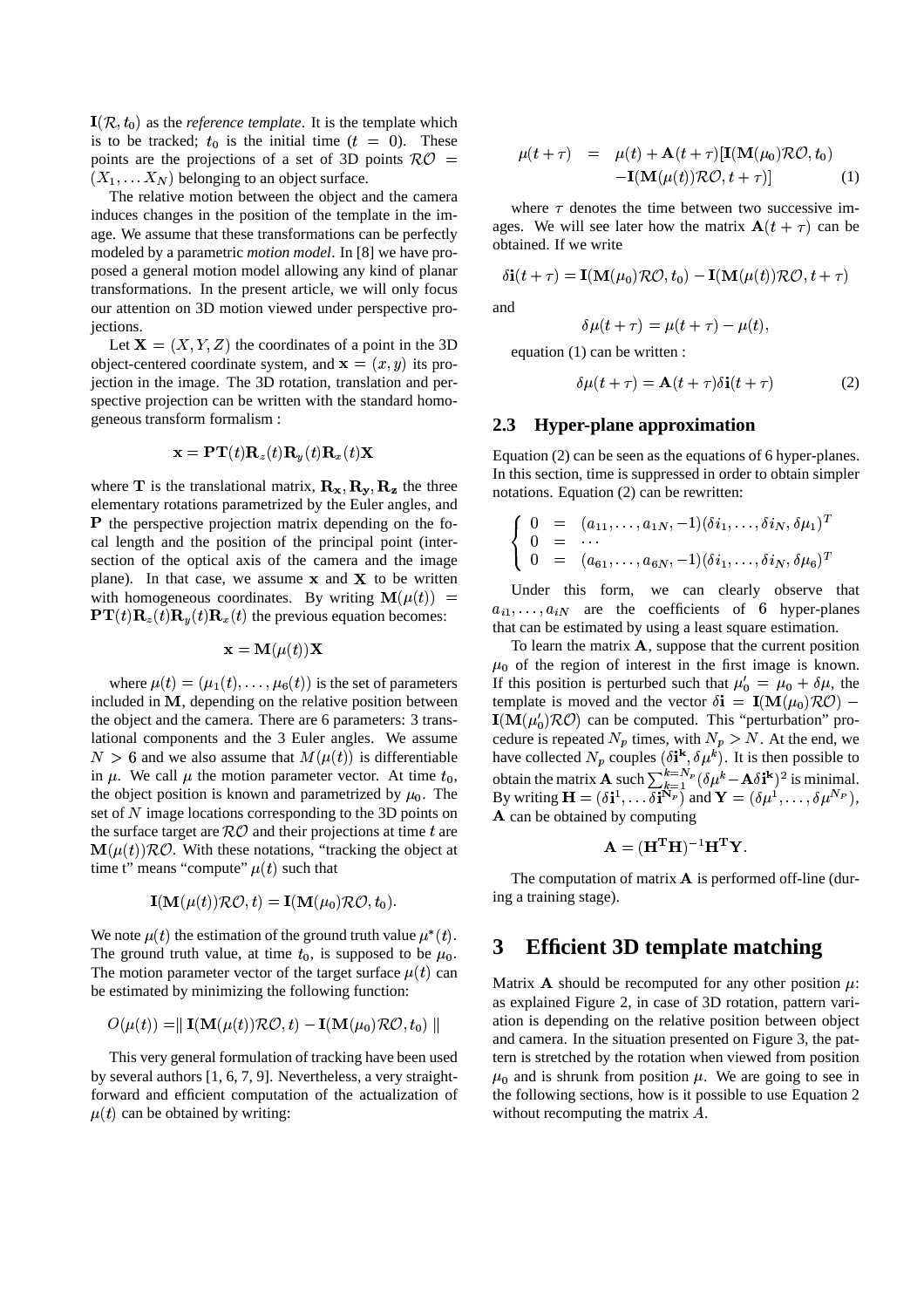

Figure 3: In case of 3D rotation, pattern variation is depending on the camera position.



Figure 4: Geometric aspects

#### **3.1 Geometric aspects**

During the tracking, the difference  $\delta i$  between the reference template and the observed pattern is due to the variation  $\delta u$  between the current estimation of the 3D object position  $\mu$  and the real position  $\mu^*$ . The grey level measured at the position  $x$  is not the projection of the 3D point  $X$ such  $\mathbf{x} = \mathbf{M}(\mu) \mathbf{X}$  but the projection of the point  $\mathbf{X}^t$  with  $$  $X'$  were known, one could easily compute  $\mu^*$  using a localization algorithm (see for example [5]), as a set of 2D/3D correspondences would be known.

The difference image  $\delta i$  observed during the tracking is due to a rigid motion of the object. Under the hypothesis that the learning stage is relevant (it means that the current difference have been learned), we will show that it is easy to compute  $X'$ . In the neighborhood of the reference position used during the learning stage, the corresponding 3D motion can be estimated by using the relationship given equation (2) :  $\delta \mu = A \delta i$ . In that particular case, we have

$$
\mathbf{x} = \mathbf{M}(\mu_0) \mathbf{X} = \mathbf{M}(\mu_0 + \delta \mu) \mathbf{X}'.
$$

Consequently,  $X'$  can be estimated by computing the intersection of the line  $Ox$  (where  $O$  is the optical center of the camera) with the object surface localized by the parameters  $\mu_0 + \delta \mu$ .

When the object is at the position  $\mu$  the correction  $\delta \mu =$ 



Figure 5: Four images taken from a video sequence.

 $\mathbf{\hat{A}}\delta\mathbf{i}$ , which is not directly applicable, allows to compute the 3D coordinates of the point  $X'$  that is substituted for the point  $X$  (projected in  $x$ ). The tracking process therefore consists in the following steps :

- 1. compute the difference image  $\delta i$  using the predicted position  $\mu$ .
- 2. under the hypothesis that the learning stage is relevant, compute the attitude variation  $\delta \mu = A \delta i$  which would produce the same difference image  $\delta i$  in the neighborhood of the reference object attitude  $\mu_0$ .
- 3. select 3D points  $X$  on the target surface and compute by ray-tracing, the coordinates of points  $X'$  such that  $\mathbf{M}(\mu_0) \mathbf{X} = \mathbf{M}(\mu_0 + \delta \mu) \mathbf{X}',$
- 4. noting that these 3D points  $X'$  are projected on the 2D points  $\mathbf{M}(u)X$ , compute the current object location  $\mu^*$  from this set of 2D/3D correspondences.

It is important to note that each step of the previous algorithm can be efficiently implemented. The first and second ones corresponds only to few hundred subtractions, additions and multiplications. The third one can be made easily and rapidly by using the z-buffer of the computer visualization hardware. The last one is inexpensive if using an efficient approach as this proposed by Dementhon [5] (a single matrix multiplication). In summary, the proposed approach can be implemented in real time on a standard personal computer (SGI  $O^2$  in our case).

## **4 Results**

We have performed several experimentations. The one presented in this article concerns the tracking of a 3D textured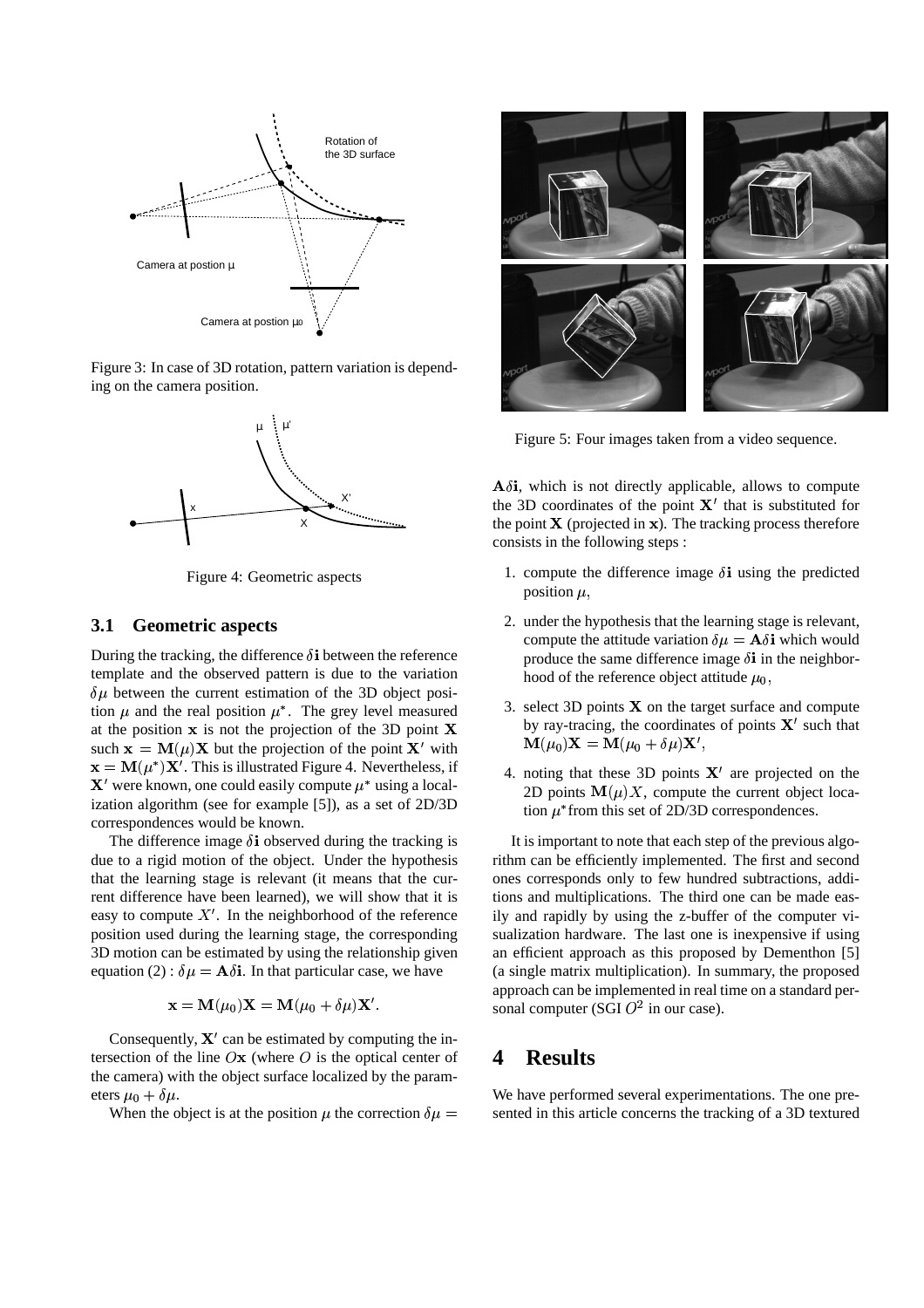cube.

The camera has been previously calibrated. The cube is modeled by 3D points belonging to different faces. For the given examples, the points belong to two faces (the front and top ones), which are supposed to be visible during the whole sequence. If one want to track  $360^\circ$  rotations, several interaction matrices should be learned and switched at the proper time. This task is easy because the 3D object attitude is known.

Results presented on Figure 5 have been obtained by tracking 100 points, randomly distributed on the two visible faces. A set of 500 small displacements have been performed during the learning stage, in order to compute the interaction matrix.

## **5 Discussions**

Historically brute force search was used in template matching algorithm. This is inefficient and impractical for parameter spaces higher than 2D translations.

Several authors have recently carried out research concerning numerical methods to *efficiently* minimize the error between the transformed target and reference images. In this section we will discussed about the works of Black and Jepson [1], Gleicher [6], La Cascia *et al.* [9]*,* and Hager and Belhumeur[7]. The comparison will be performed in two directions: the choice for an optimization method and the ability to track 3D motions.

#### **5.1 Optimization method**

The idea of tracking by minimizing the error over all the pixels within a region of interest can be seen as an optimization problem. Black and Jepson [1] minimize a nonlinear function using a simple Levenberg-Marquard scheme. One advantage of addressing the problem in its general nature is the possibility to minimize complex functions. Black and Jepson introduced in their formulation non-linear terms compensating for partial occlusions. Registration and reconstruction of occluded parts are obtained simultaneously. However their approach is unfortunately very slow and can only tolerate only very small movements of the object.

Another way, as proposed in this paper, is to linearize the function. In this case, the registration is straightforward. Two approaches have been recently proposed in the literature : Jacobian approximation and difference decomposition.

#### **5.2 Jacobian approximation**

Hager *et al.* in [7] proposed a similar approach and estimate the matrix  $\bf{A}$  in equation (2) by using the inverse of an image Jacobian. This equation shows clearly that  $\mathbf{A}(t+\tau)$  can play the role of a Jacobian matrix. If the magnitude of the components of  $\delta\mu$  and  $\tau$  are small, it is possible to linearize the problem by expanding  $\mathbf{I}(\mu + \delta\mu, t + \tau)$  in a Taylor series about  $\mu$  and  $t$ ,

$$
\mathbf{I}(\mu + \delta\mu, t + \tau) = \mathbf{I}(\mu, t) + \delta\mu \mathbf{I}_{\mu}(\mu, t) + \tau \mathbf{I}_{t}(\mu, t) + h.o.t.
$$

where  $h.o.t.$  are the high order terms of the expansion that can be neglected;  $I_{\mu}(\mu, t) = \mathbf{M}(\mu, t)$  is the Jacobian matrix of I with respect to  $\mu$  at time t, and  $I_t$  is the derivative of **I** with respect to  $t$ .

Matrix  $\bf{A}$  can be deduced from the pseudo-inverse of  $\bf{M}$ .

We have shown in [8] that our linearization technique (hyper-plane approximation) is better than the pseudoinverse of the Jacobian matrix; basically, the image Jacobian approximation approximates the function by a line while the hyper-plane approximation approximates it by an hyper-plane. We experimentally observed that the convergence area of our approach is larger than the one obtained by Hager's method (using Jacobian approximation).

#### **5.3 Difference decomposition**

The difference decomposition have first been proposed by Gleicher [6], and have also been used for 3D human face tracking by La Cascia *et al.* [9]. The basic idea is to decompose the difference image into a linear combination of difference templates. Difference templates are obtained by sampling the parameter space during a learning stage. For each point of the parameter space, a difference template is produced. The relation between the parameter variations and the coordinates in the template basis is then straightforward.

This method offers similarity with the eigen decomposition proposed in [1]. However instead of computing an optimal basis, the initial template basis is directly used. From our point of view, a limitation of this method is that the relation giving the parameter variations can not be learned with more example than the number of templates. As it is interesting to reduce as far as possible the number of templates, the parameter space -in spite of its size- is sampled with a very small number of samples. La Cascia *et al.* [9] argue that only four difference vectors per motion parameter are sufficient. In case of a 3D motion, 24 difference templates are used. We have experimentally observed that 24 samples in a 6-dimensional space are not enough to insure the stability of the tracker.

With the proposed hyper-plane approximation, the number of samples used to approximate the relation (2) is not restricted.

#### **5.4 3D motions**

Projective transformations have not been used very often in tracking algorithms because the search space is much larger